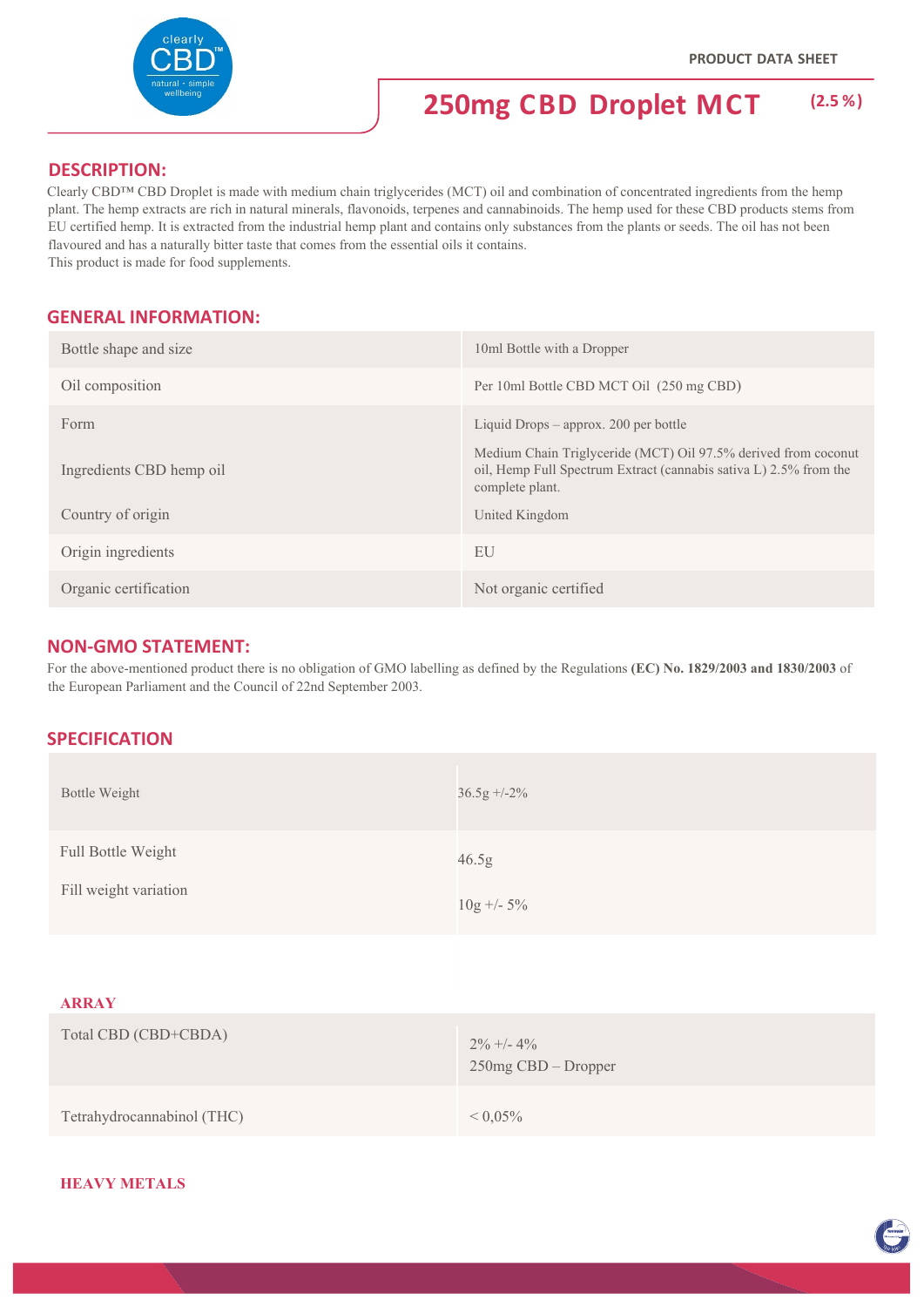

# **250mg CBD Droplet MCT (2.5 %)**

| Lead    | $<$ 3.0 ppm    |
|---------|----------------|
| Cadmium | $\leq 1.0$ ppm |
| Mercury | $< 0.1$ ppm    |
| Arsenic | $\leq 1.0$ ppm |

#### **TOXINS**

| Aflatoxin B1                       | $< 2.0$ ppb |
|------------------------------------|-------------|
| Sum of Aflatoxins (B1, B2, G1, G2) | $< 4.0$ ppb |
| <b>POLYAROMATIC HYDROCARBON</b>    |             |

| Benzo(a)pyrene | $< 10.0$ ppb |
|----------------|--------------|
| Sum of PAH4    | $< 50.0$ ppb |

#### **POLYAROMATIC HYDROCARBON**

| Benzo(a)pyrene | $< 10.0$ ppb |
|----------------|--------------|
| Sum of PAH4    | $< 50.0$ ppb |

#### **ENDOCRINAL PERTURBATORS**

| Dioxins and PCB's | Conform Regulation (EU) 1881/2006 |
|-------------------|-----------------------------------|
|                   |                                   |

## **PHYTOSANITARY**

| Pesticides | Conform Regulation (EU) 1881/2006 |
|------------|-----------------------------------|
|------------|-----------------------------------|

### **MICROBIOLOGY**

| <b>Total Plate Count</b> | $< 10.000$ cfu / g |
|--------------------------|--------------------|
| <b>Yeast and Moulds</b>  | $<$ 1000 cfu / g   |
| E.coli                   | Negative $/g$      |
| Salmonella spp.          | Negative / 25g     |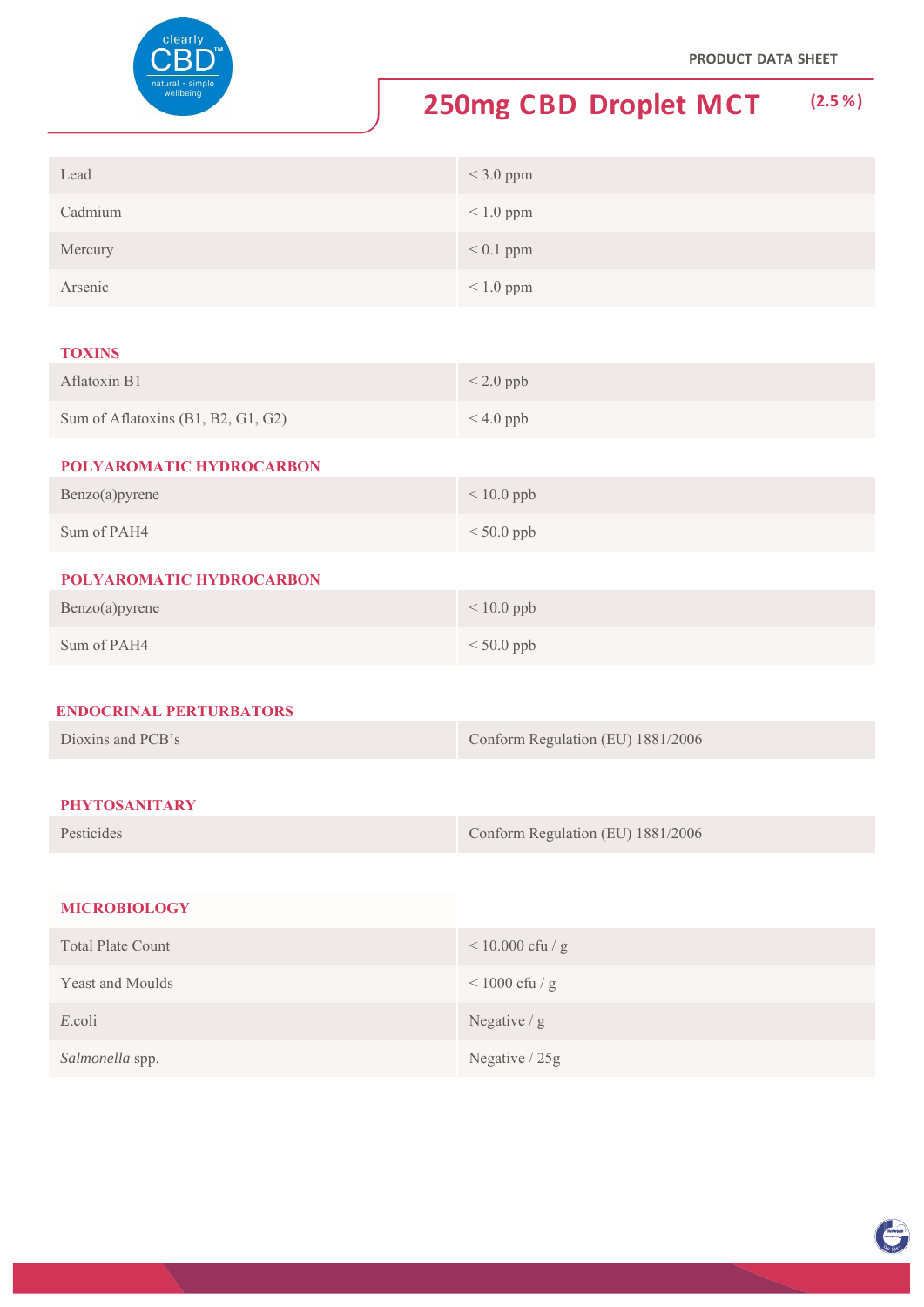TOVING

## **250mg CBD Droplet MCT (2.5 %)**

## **ALLERGENS:**

Information concerning Annex II of Regulation (EU) **No 1169/2011** of the European Parliament and of the Council of 25th October 2011 and its amendment (EU) **No 78/2014** on substances or products causing allergies or intolerances:

|                                                                                                                                                     | valid          |
|-----------------------------------------------------------------------------------------------------------------------------------------------------|----------------|
| Contains allergens which have to be labelled according to the above-mentioned regulations as ingredients:                                           | No             |
| Cereals containing gluten, namely: wheat (such as spelt and Khorasan wheat), rye, barley, oats or their hybridised strains,<br>and products thereof | No             |
| (Comment: Contains mannitol derived from wheat and/or maize; contains dextrose derived from wheat.)*                                                | N <sub>o</sub> |
| Crustaceans and products thereof                                                                                                                    | N <sub>o</sub> |
| Eggs and products thereof                                                                                                                           | N <sub>o</sub> |
| Fish and products thereof                                                                                                                           | N <sub>o</sub> |
| Peanuts and products thereof                                                                                                                        | N <sub>o</sub> |
| Soybeans and products thereof                                                                                                                       | N <sub>o</sub> |
| Milk and products thereof (including lactose)                                                                                                       | N <sub>o</sub> |
| Nuts (i.e. almond, hazelnut, walnut, cashew, pecan nut, Brazil nut, pistachio nut, macadamia nut and<br>Queensland nut) and products thereof        | N <sub>o</sub> |
| Celery and products thereof                                                                                                                         | N <sub>o</sub> |
| Mustard and products thereof                                                                                                                        | N <sub>o</sub> |
| Sesame seeds and products thereof                                                                                                                   | No             |
| Sulphur dioxide and sulphites at concentrations of more than 10 mg/kg or 10 mg/litre in terms of total SO2                                          | N <sub>o</sub> |
| Lupin and products thereof                                                                                                                          | No             |
| Mollusc and products thereof                                                                                                                        | No.            |

\* exempt from allergen labelling according to Annex II of Regulation (EU) No 1169/2011

#### **APPLICATIONS AND USE:**

As far as the knowledge goes for the Clearly CBD™ CBD Droplet fulfil all EU Food Supplement requirements. In regards to CBD, within the EU, there could be regional regulation and legislations in place, with specific requirements for food supplements based on hemp *(Cannabis sativa*  L.). Clearly CBD™ assumes no liability, it is the own responsibility of every customer to check possible additional requirements and the legal status of bringing this product on the market within a certain country or region.